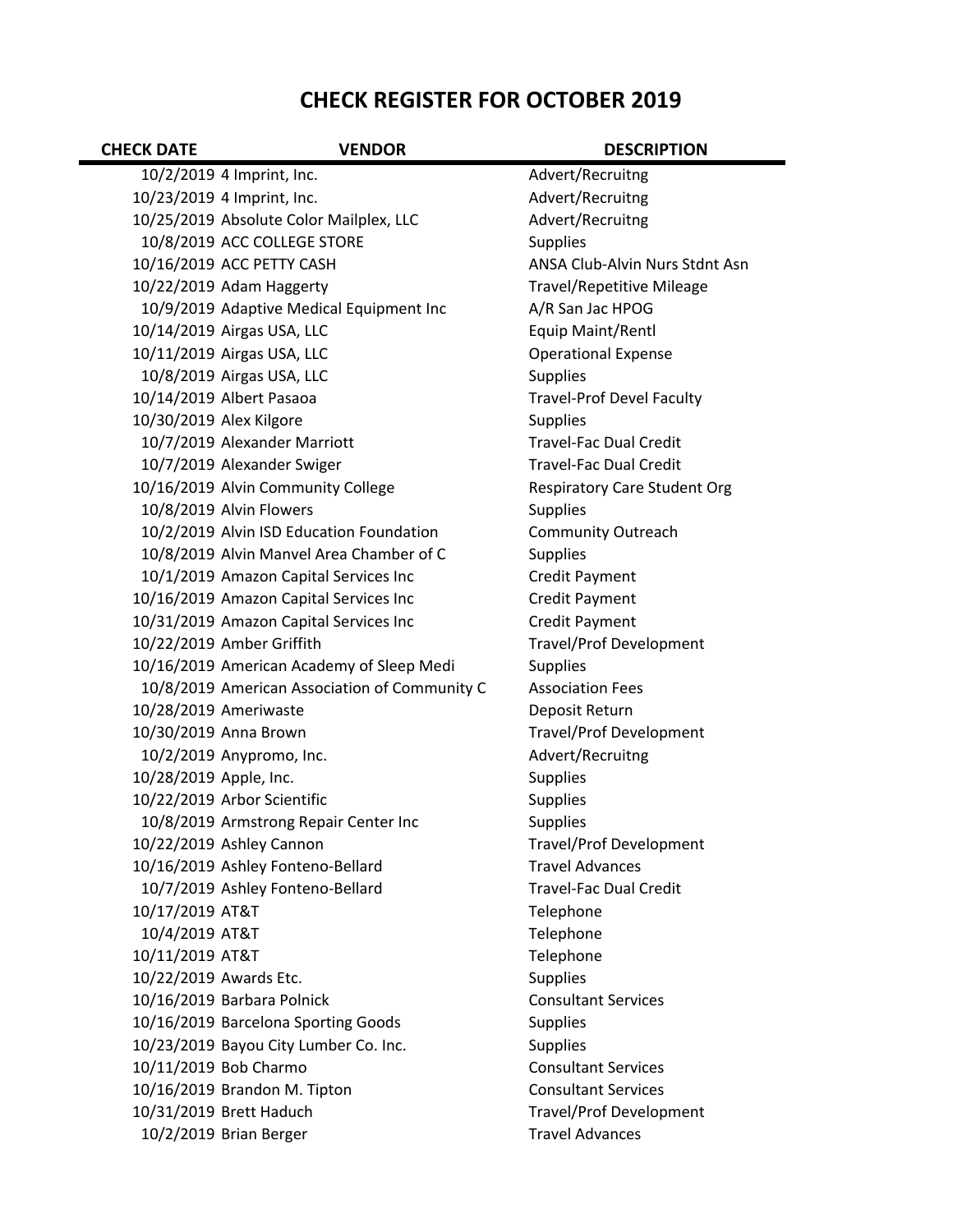10/22/2019 Brian Berger Travel Advances 10/11/2019 BSN-Collegiate Pacific Supplies 10/30/2019 Bugco Pest Consultant Services 10/8/2019 Building Maintenance Consultan Supplies 10/22/2019 Building Maintenance Consultan Supplies 10/2/2019 Carole L. Hallows Travel/Prof Development 10/22/2019 Carole L. Hallows Travel/Prof Development 10/16/2019 Carolina Biological Supply Com Supplies 10/30/2019 Carrie Tolf Travel-TDCJ 10/2/2019 CDWG Supplies 10/9/2019 CDWG Supplies 10/14/2019 CDWG Supplies 10/16/2019 CDWG Supplies 10/30/2019 CDWG Supplies 10/2/2019 CENGAGE Learning New Books 10/17/2019 Center Point Energy Gas 10/18/2019 Central Welding Supply Inc. Supplies 10/22/2019 Central Welding Supply Inc. Supplies 10/23/2019 Central Welding Supply Inc. Supplies 10/31/2019 Central Welding Supply Inc. Supplies 10/22/2019 Chad Robinson Travel‐Fac Dual Credit 10/14/2019 Chakoa Jefferson Travel-TDCJ 10/14/2019 Charley Bevill **Travel Advances** 10/30/2019 Charley Bevill **Travel Advances** 10/14/2019 Chris Chance Travel-Prof Devel Faculty 10/2/2019 Christal Albrecht Travel/Prof Development 10/18/2019 Christal Albrecht Travel/Prof Development 10/22/2019 Christopher Freeman Consultant Services 10/3/2019 Cintas Corporation No 2 Supplies 10/9/2019 Cintas Corporation No 2 Supplies 10/14/2019 Cintas Corporation No 2 Supplies 10/16/2019 Cintas Corporation No 2 Supplies 10/30/2019 Cintas Corporation No 2 Supplies 10/10/2019 Citibank Credit Card Payment 10/7/2019 City of Alvin Water/Sewg/Trash 10/23/2019 Clarus Corporation **Advert/Recruitng** 10/18/2019 Coburn Supply Company Inc Supplies 10/22/2019 College Entrance Examination B Supplies 10/4/2019 Comcast Business Equip Maint/Rentl 10/28/2019 Comcast Business Equip Maint/Rentl 10/22/2019 Construction & Maintenance Edu Supplies 10/28/2019 Cop Stop Supplies 10/7/2019 Cynthia Griffith Travel/Prof Development 10/16/2019 Cynthia Griffith Travel/Prof Development 10/16/2019 Daniel Gonzalez, Jr Travel Advances 10/28/2019 Datavox, Inc. Comp Hrdwr 10/3/2019 David W. Westmoreland Consultant Services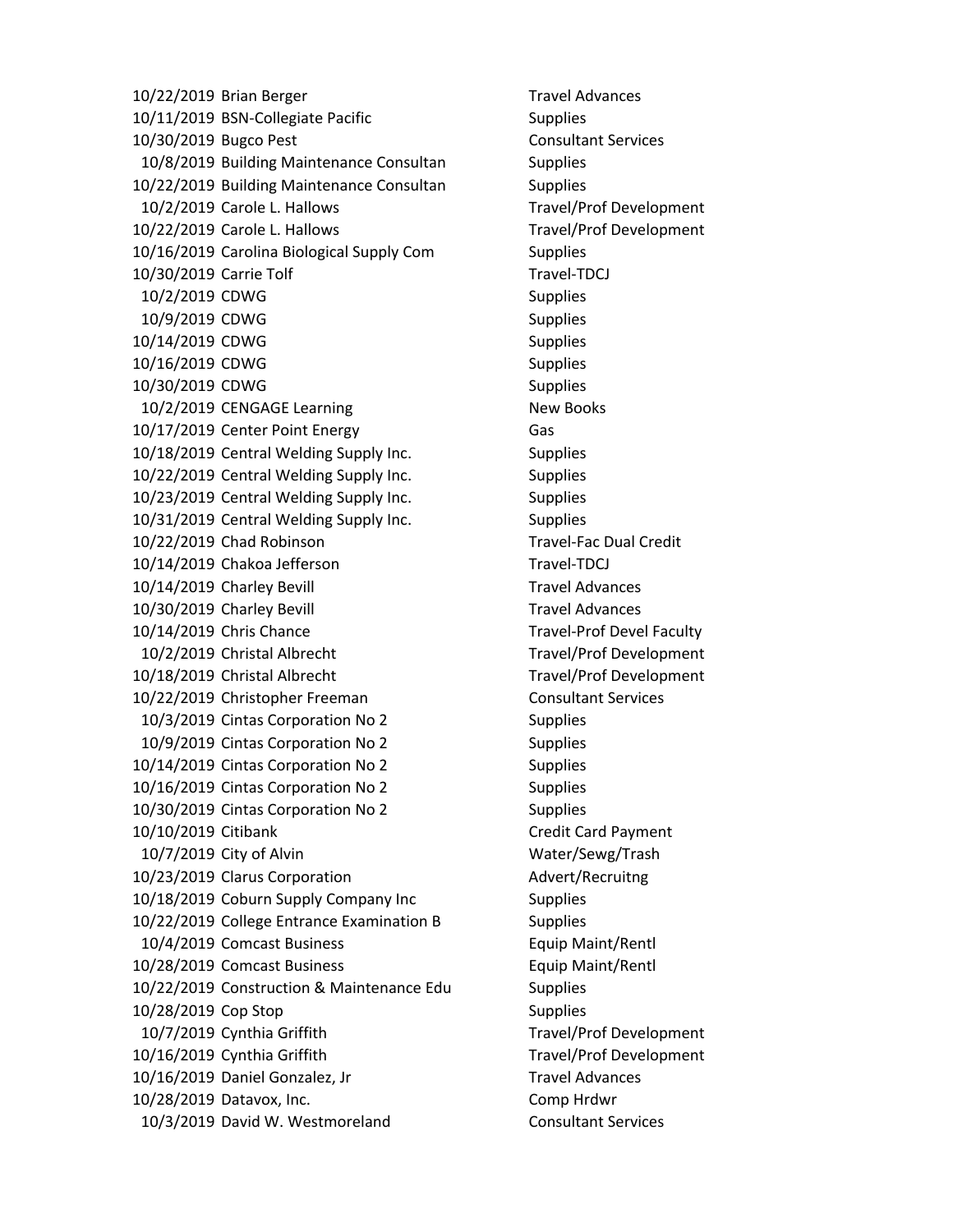10/22/2019 Debbra L. Esparza Consultant Services 10/16/2019 Deborah Kraft Travel/Prof Development 10/30/2019 Deborah Kraft Travel/Prof Development 10/30/2019 Debra Fontenot ANSA Club-Alvin Nurs Stdnt Asn 10/31/2019 Debra Fontenot Travel-Prof Devel Faculty 10/30/2019 Deep East Texas Self Insurance Supplies 10/18/2019 Delcom Products Inc Supplies 10/2/2019 Diana L. Stiles Travel Advances 10/16/2019 Diana L. Stiles Travel Advances 10/28/2019 Domtar Paper Co., LLC Supplies 10/22/2019 Dura Pier Facilities Services, Consultant Services 10/18/2019 Earthwise Environmental Inc Consultant Services 10/16/2019 Ebony Brunn Travel Advances 10/30/2019 Economic Modeling, LLC Cmptr Softwr 10/14/2019 Edmund D. Luquette, III Travel‐Fac Dual Credit 10/2/2019 Elliott Electric Supply Inc Supplies 10/4/2019 Elliott Electric Supply Inc Supplies 10/16/2019 Elliott Electric Supply Inc Supplies 10/22/2019 Elliott Electric Supply Inc Supplies 10/2/2019 Elsevier Inc New Books 10/25/2019 Elsevier Inc New Books 10/30/2019 Elsevier-Hesi Supplies 10/7/2019 Emmersion Learning, Inc. Supplies 10/14/2019 Evelyn Jammer Travel-TDCJ 10/7/2019 Ewing Irrigation Products Inc Supplies 10/2/2019 F. A. Davis Company New Books 10/24/2019 Fairway Square Apartments **Athletic Housing** 10/31/2019 Fastenal Company Supplies 10/2/2019 Federal Express Freight 10/25/2019 Federal Express Freight 10/9/2019 Flinn Scientific Supplies 10/2/2019 Forecast 5 Analytics, Inc. Cmptr Softwr 10/22/2019 Gabriela Leon Travel/Prof Development 10/9/2019 Garvey Schubert and Barer Supplies 10/28/2019 Gateway Printing & Office Supp Supplies 10/8/2019 Goodyear Commercial Tire & Ser Supplies 10/30/2019 Grainger Equipment 10/4/2019 Grainger Supplies 10/16/2019 Grainger Supplies 10/22/2019 Grainger Supplies 10/3/2019 Hartman Newspapers, Lp Dba the Advertising 10/8/2019 HEB Credit Receivables-Dept. 3 Supplies-TDCJ 10/11/2019 HEC Training Center Supplies 10/28/2019 HEC Training Center Supplies 10/8/2019 Hewlett Packard Enterprise Com Equip Maint/Rentl 10/24/2019 Hillcrest Village Apartments Athletic Housing 10/8/2019 Home Depot Supplies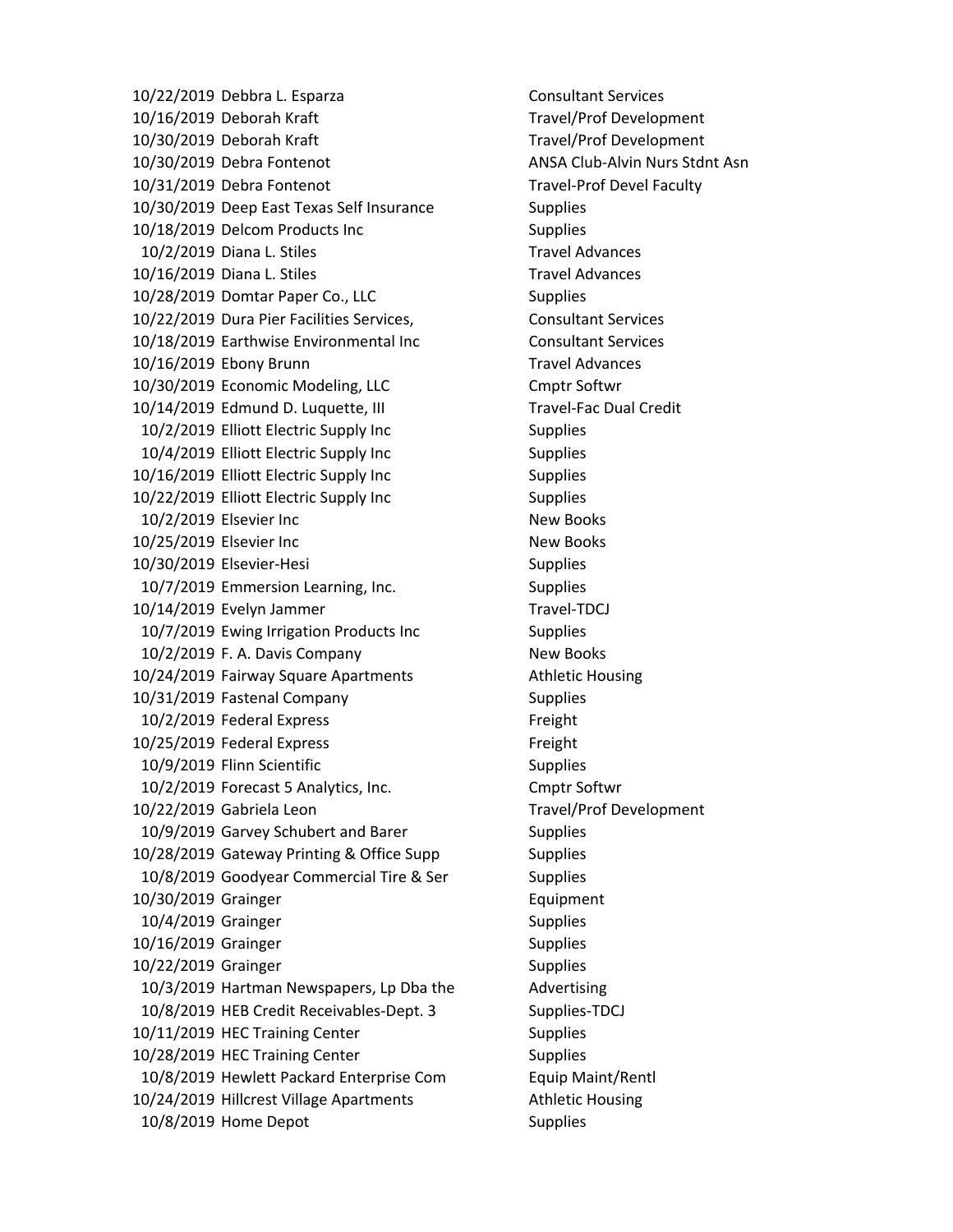10/2/2019 Houston Community Newspapers Advertising 10/24/2019 Huntington Oaks Apartments Athletics - Baseball 10/18/2019 Hunton Distribution Supplies 10/22/2019 Ian Baldwin Travel-Honors Prog 10/14/2019 Ian Baldwin Travel-Prof Devel Faculty 10/2/2019 Ingram Book Company New Books 10/8/2019 J & J Tours and Charters Contract Services 10/22/2019 J & J Tours and Charters Contract Services 10/30/2019 J & J Tours and Charters Contract Services 10/2/2019 JJ Keller & Assoc Inc Supplies 10/9/2019 Jay Burton Supplies 10/8/2019 JD Palatine, LLC Personnel Actions/Other 10/22/2019 Jessica Solcich Travel/Prof Development 10/16/2019 Joel Garcia **Travel Advances** 10/16/2019 Joe's Barbeque Co Supplies 10/7/2019 Johanna M. Hume Travel-Prof Devel Faculty 10/2/2019 John Wiley & Sons, Inc New Books 10/16/2019 Julie Heiman Travel Advances 10/8/2019 Kan Yeung DBA Ikan Internation Supplies 10/16/2019 Karl Stager Travel/Prof Development 10/22/2019 Kathryn N. Lumpkin Travel/Prof Development 10/16/2019 Keith Vyvial Travel Advances 10/23/2019 Kelly Klimpt Travel/Prof Development 10/7/2019 Kelly Truitt Travel Advances 10/22/2019 Kelly Truitt Travel Advances 10/24/2019 Kenton Apartments Athletics - Baseball 10/22/2019 Kirstin Whitmire Travel/Prof Development 10/16/2019 Konica Minolta Equip Maint/Rentl 10/2/2019 Koza Inc **Miscellaneous** Miscellaneous 10/25/2019 Koza Inc **Miscellaneous** Miscellaneous 10/16/2019 Lab Resources Cmptr Softwr 10/16/2019 Laura L. Pool Travel Advances 10/7/2019 Laura Tapp Travel-Fac Dual Credit 10/16/2019 Laurel Joseph Travel/Prof Development 10/2/2019 Lee Oil Company Fuel 10/31/2019 Leigh Ann Moore Travel‐Prof Devel Faculty 10/14/2019 LexisNexis Matthew Bender Library‐Database Subscriptions 10/2/2019 Lilly Garcia Travel Advances 10/23/2019 Lilly Garcia Travel Advances 10/31/2019 Linda Smith Travel/Prof Development 10/22/2019 Margarita Delgado Travel/Prof Development 10/2/2019 Mary Vlahovich Travel/Prof Development 10/22/2019 Mckesson Medical‐Surgical Gove Supplies 10/24/2019 Meadow Park Apartments Athletic Housing 10/24/2019 Melinda Laurence Travel/Prof Development 10/31/2019 Melinda Laurence Travel/Prof Development 10/24/2019 Melinda Wallace Travel Advances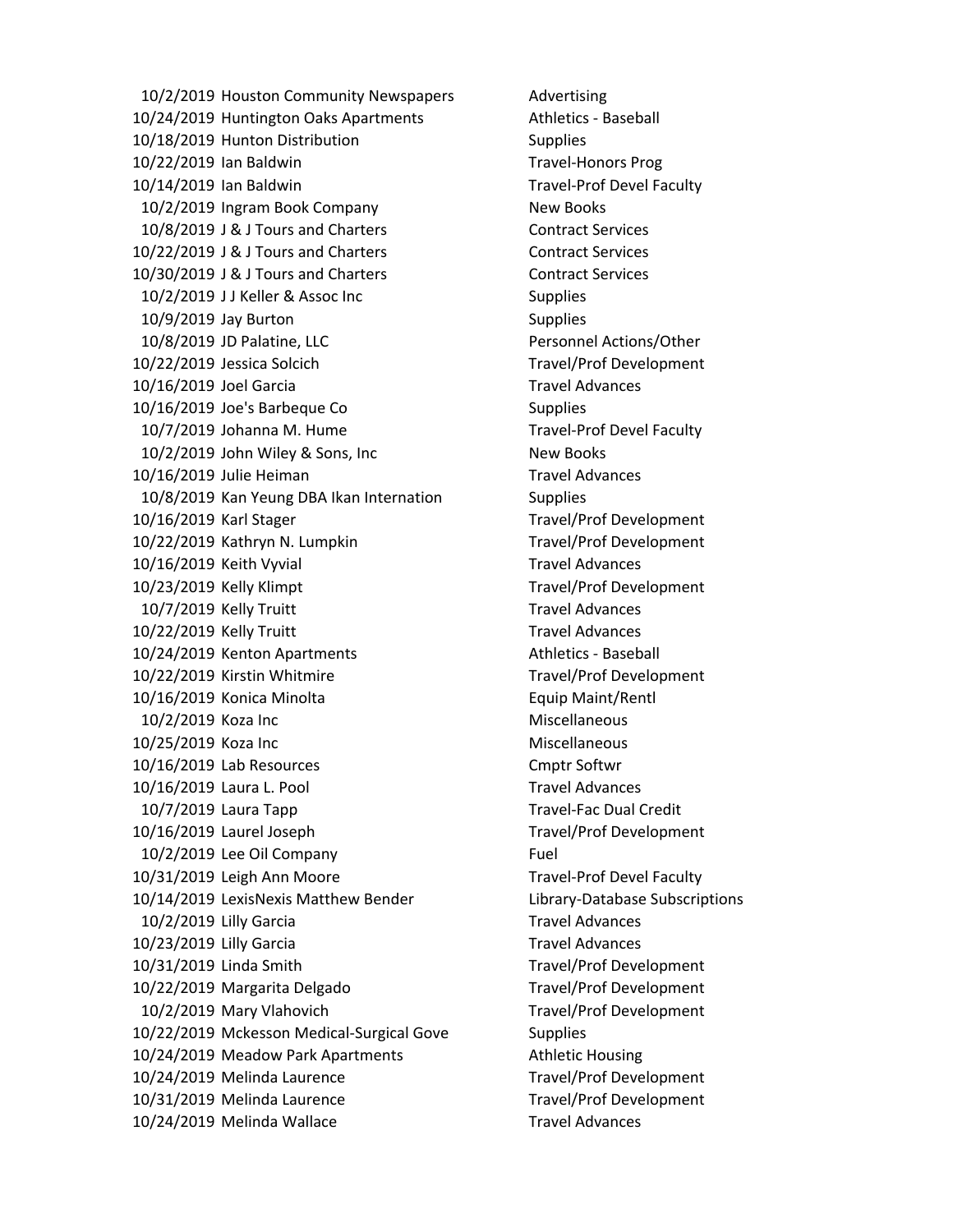10/23/2019 Michael Goodman Travel/Prof Development 10/22/2019 Micronet Technology, Inc. Consultant Services 10/2/2019 Missouri Book Co Used Books 10/2/2019 Morton Publishing Company New Books 10/22/2019 Music Theatre International Theatrical Royalties/Rentals 10/28/2019 MyOpenJobs LLC dba GradCast Consultant Services 10/23/2019 Nadia Nazarenko Travel/Prof Development 10/22/2019 National Collegiate Honors Cou Supplies 10/9/2019 National Tutoring Association, Supplies 10/2/2019 Nebraska Book Company, Inc Used Books 10/25/2019 Nebraska Book Company, Inc Used Books 10/2/2019 NLN Supplies 10/22/2019 North American Process Technol Supplies 10/1/2019 NurseTim, Inc. Supplies 10/7/2019 Office Depot Business Services Credit Payment 10/11/2019 Office Depot Business Services Supplies 10/16/2019 Office Depot Business Services Supplies 10/16/2019 Olmsted‐Kirk Company of Housto Supplies 10/28/2019 Oracle America Inc Cmptr Softwr 10/3/2019 O'Reilly Auto Parts Supplies 10/9/2019 O'Reilly Auto Parts Supplies 10/28/2019 O'Reilly Auto Parts Supplies 10/31/2019 O'Reilly Auto Parts Supplies 10/29/2019 Outfront Media Inc Prepaid Expenses 10/16/2019 Ovid Technologies Inc Library‐Database Subscriptions 10/25/2019 Pan Pacific Plastics MFG., Inc Supplies 10/7/2019 Patrick Sanger Travel/Prof Development 10/30/2019 Patterson Veterinary Supply In Supplies 10/23/2019 Paula S. Guidry Consultant Services 10/22/2019 PCCare, Inc. DBA Square3 Advert/Recruitng 10/28/2019 Pearson Education, Inc. New Books 10/3/2019 Pearson Education, Inc. New Books 10/28/2019 Pens, Etc. Inc. The Contract of Miscellaneous 10/31/2019 Pianos From Party Animals Equip Maint/Rentl 10/22/2019 Pinnacle Medical Management Consultant Services 10/16/2019 Pocket Nurse Enterprises Supplies 10/4/2019 Pollock Paper Distributors Supplies 10/30/2019 PopSmart Technologies, LLC Equip Maint/Rentl 10/11/2019 Premier Home + Hardware + Lumb Supplies 10/22/2019 Premier Home + Hardware + Lumb Supplies 10/23/2019 Premier Home + Hardware + Lumb Supplies 10/28/2019 PrismRBS LLC Advertising 10/22/2019 Productivity Center, Inc. Consultant Services 10/22/2019 Proenergy Partners Lp Gas 10/22/2019 Promaxima Consultant Services 10/22/2019 Public Safety Logos Supplies 10/11/2019 Reagan Wilkins **Consultant Services**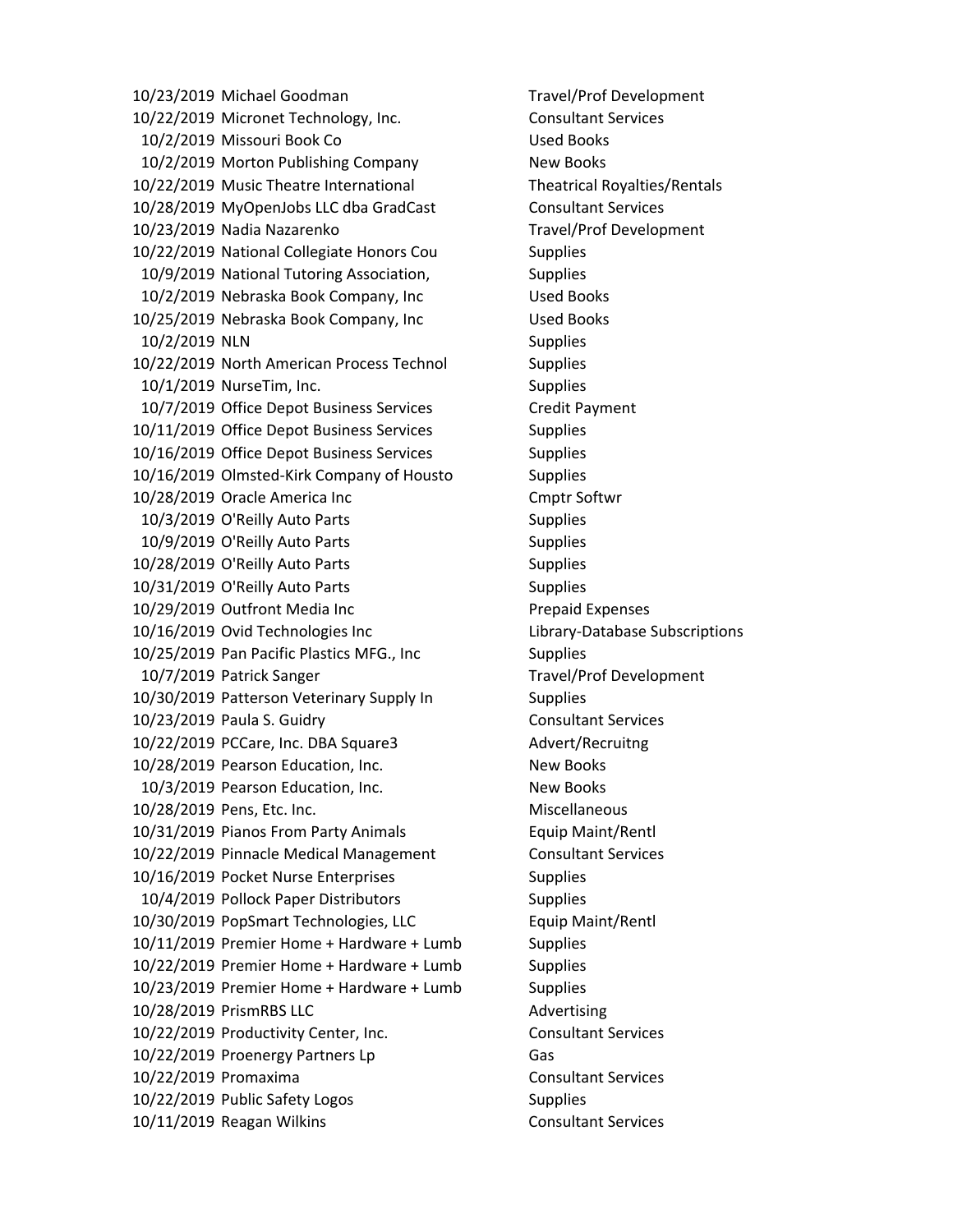10/23/2019 Rebecca McClain Travel/Repetitive Mileage 10/28/2019 Redshelf Inc New Books 10/16/2019 Rhonda K. Neiman Travel/Repetitive Mileage 10/31/2019 Robin Dahms Supplies 10/7/2019 Robin Harbour Travel-Fac Dual Credit 10/9/2019 Roc Software Systems, Inc. Cmptr Softwr 10/22/2019 Rock The House Moonwalks, LLC Supplies 10/16/2019 Roger Bell Travel Advances 10/30/2019 Rogers, Morris & Grover, L.L.P Attorney Fees 10/16/2019 Ronny Phillips Travel Advances 10/18/2019 Ronny Phillips Travel Advances 10/7/2019 Ryan Deleon Sponsor A/R 10/14/2019 Sara N. Bouse Travel Advances 10/30/2019 Sara N. Bouse Travel Advances 10/16/2019 Saul Olivares Travel/Repetitive Mileage 10/2/2019 Screenvision and a state of Advert/Recruitng 10/16/2019 Scrip-Safe Supplies 10/2/2019 Shannon Graham Travel Advances 10/22/2019 Shannon Graham Travel Advances 10/7/2019 Shannon Graham Travel/Repetitive Mileage 10/30/2019 Sharmeal Archie Travel Advances 10/3/2019 Sherwin Williams Supplies 10/8/2019 Sherwin Williams Supplies 10/11/2019 Sherwin Williams Supplies 10/22/2019 Sherwin Williams Supplies 10/31/2019 Sign Ad Outdoor Advert/Recruitng 10/18/2019 Sky Wonder Fire and Safety, LL Consultant Services 10/22/2019 Sky Wonder Pyrotechnics Llc Equip Maint/Rentl 10/16/2019 Sonya Emmert Travel Advances 10/28/2019 Sosina Peterson Travel‐Prof Devel Faculty 10/18/2019 Sparkletts Credit Payment 10/25/2019 Springboard Inc. Dba Bloom Dai Miscellaneous 10/2/2019 Stacy Ebert Travel Advances 10/16/2019 Stacy Ebert Travel Advances 10/24/2019 Stacy Ebert Travel Advances 10/7/2019 Stacy Ebert Travel/Prof Development 10/8/2019 Star Hydraulics & Tool Service Supplies-TDCJ 10/24/2019 Steeplechase Apartments Athletics - Baseball 10/22/2019 Strouhal Tire Recapping Plant Supplies 10/22/2019 Sunbelt Rentals Consultant Services 10/23/2019 Sweetwater Sound Supplies 10/31/2019 Tammy Braswell Travel/Prof Development 10/2/2019 TASB Supplies 10/7/2019 Tavne Registration Travel-Prof Devel Faculty 10/7/2019 Tavne Registration Travel-Prof Devel Faculty 10/7/2019 Tavne Registration Travel‐Prof Devel Faculty 10/30/2019 Technical Laboratory Systems, Equipment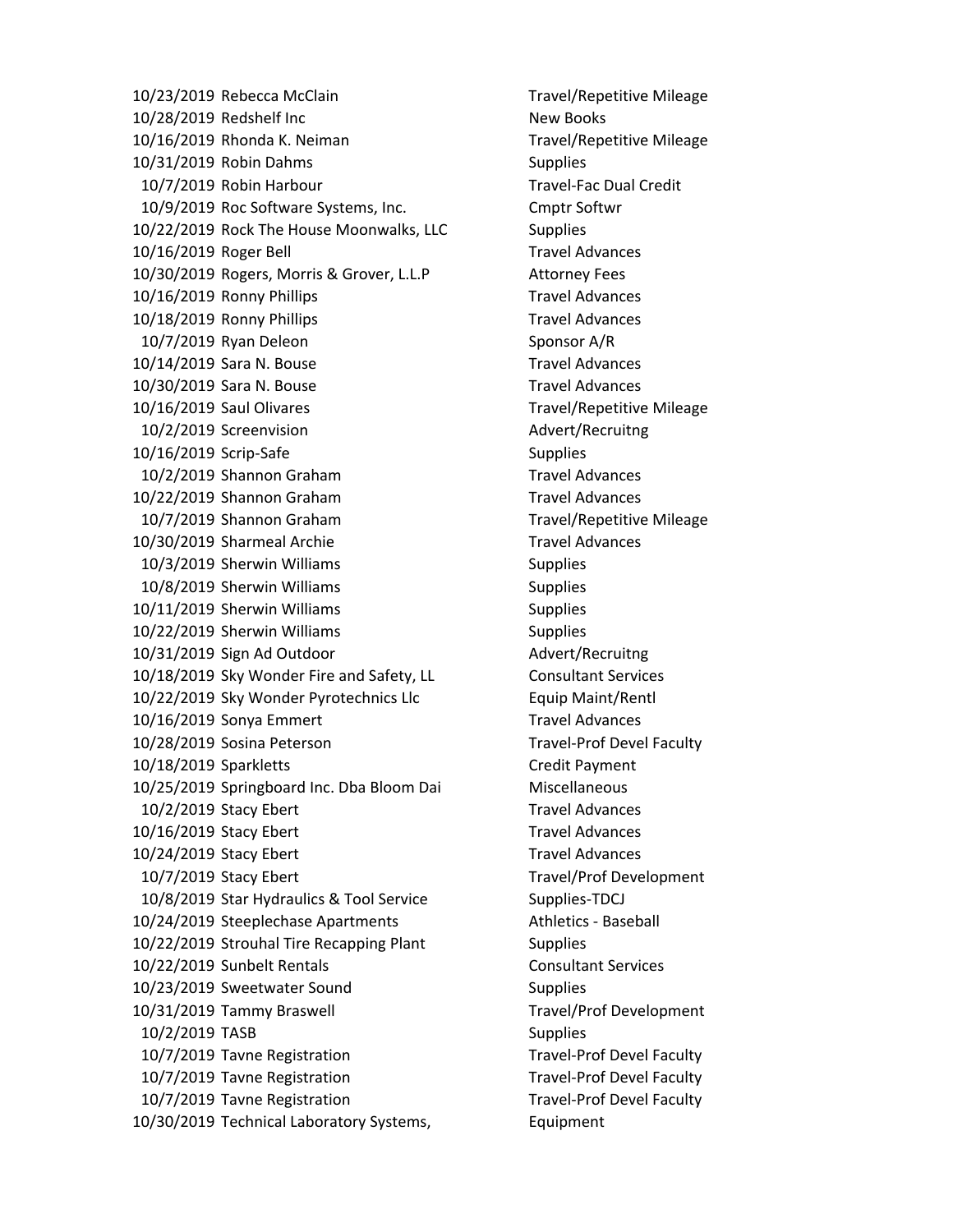10/22/2019 Teresa Hill‐Sanford Travel/Prof Development 10/3/2019 Testout Corporation New Books 10/8/2019 Texas Dept of Licensing and Re Consultant Services 10/16/2019 Texthelp Inc Supplies 10/22/2019 Textron, Inc dba E‐Z‐Go Equipment 10/3/2019 The Associated Press Supplies 10/22/2019 The Bank of New York Mellon Bank Charges 10/9/2019 The Facts Supplies 10/22/2019 The Kroger Company Supplies 10/24/2019 Thirty Lacy Travel Advances 10/30/2019 Thomas Parker Travel-Prof Devel Faculty 10/23/2019 Tonya Creel The Controller Creek Travel-Prof Devel Faculty 10/30/2019 Tonya Creel Travel-Prof Devel Faculty 10/24/2019 Tori McTaggart Travel Advances 10/30/2019 Traci Elliott Travel-Prof Devel Faculty 10/17/2019 TXU Energy Electricity 10/28/2019 Uline Miscellaneous 10/28/2019 Uniflex Holdings, Inc. Supplies 10/3/2019 Universe Technical Translation Consultant Services 10/1/2019 UPS Freight 10/22/2019 UPS Freight 10/10/2019 US Bank Voyager Fleet Systems Fuel 10/16/2019 Vapotherm Inc Supplies 10/7/2019 Verizon Wireless Supplies 10/30/2019 Verizon Wireless Supplies 10/8/2019 Vertical Transportation Servic Consultant Services 10/30/2019 Vertical Transportation Servic Consultant Services 10/2/2019 Victoria A. Marvel Travel Advances 10/3/2019 Vistar Coffee Bar Items for Resale 10/28/2019 Vistar Coffee Bar Items for Resale 10/3/2019 Vistar **Freight** 10/25/2019 Vistar Miscellaneous 10/30/2019 Vistar Freight 10/3/2019 Vistar Miscellaneous 10/3/2019 Vistar Supplies 10/14/2019 VWR International LLC Supplies 10/30/2019 VWR International LLC Supplies 10/3/2019 W W Norton Publishing Co New Books 10/3/2019 Walmart Operational Expense 10/30/2019 Walmart Supplies 10/16/2019 Wendy J. Del Bello Travel/Prof Development 10/28/2019 Whentowork, Inc. Supplies 10/7/2019 William C. Lewis Travel/Prof Development 10/22/2019 Wolters Kluwer Health Law & Bu New Books 10/31/2019 Xerox Business Solutions South Equip Maint/Rentl 10/18/2019 Xerox Financial Services LLC Equip Maint/Rentl 10/25/2019 Xerox Financial Services LLC Equip Maint/Rentl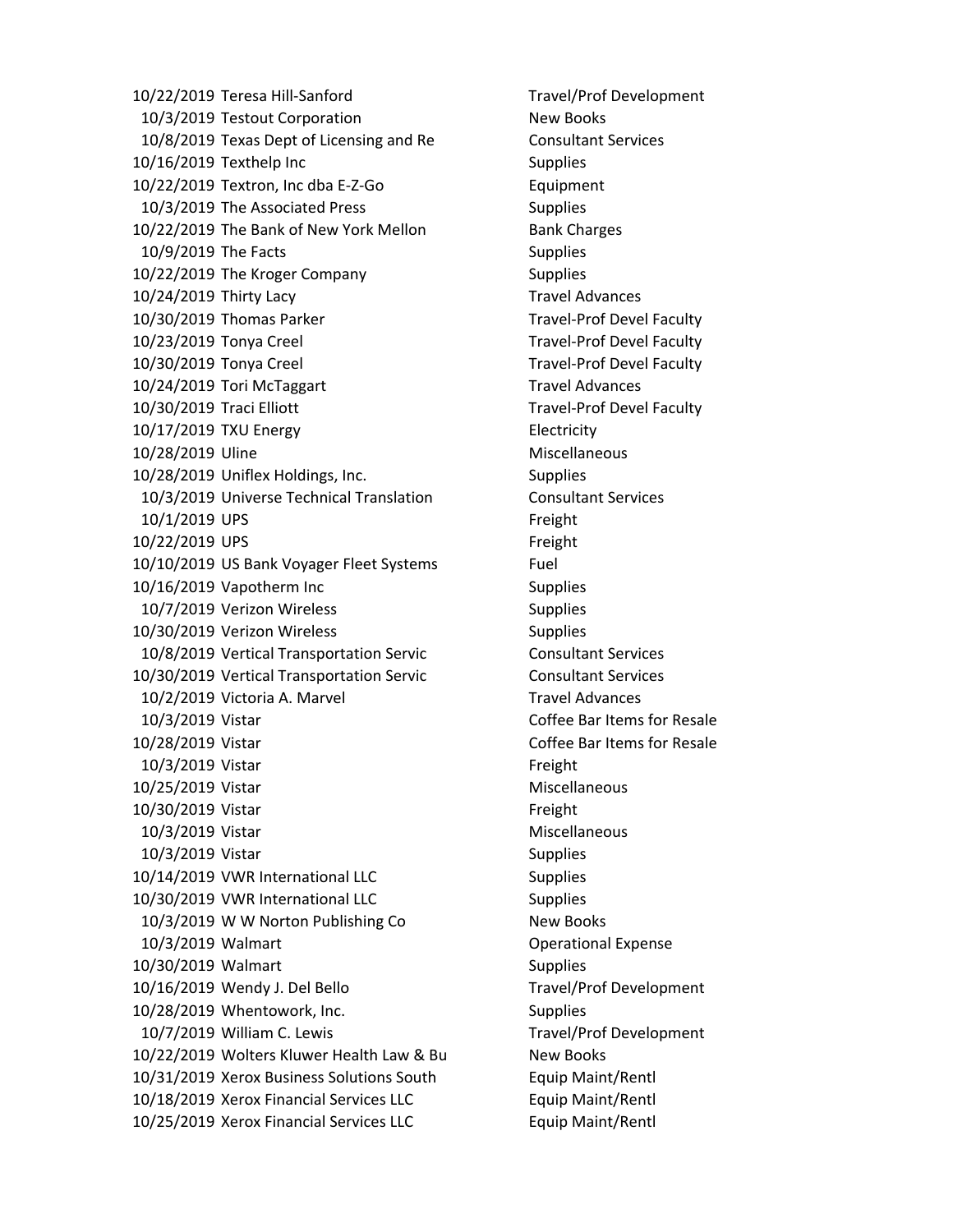Student Payments Upward Bound Stipends

Dental Reimbursements

ACC Gross Payroll

Payroll Deductions and Benefits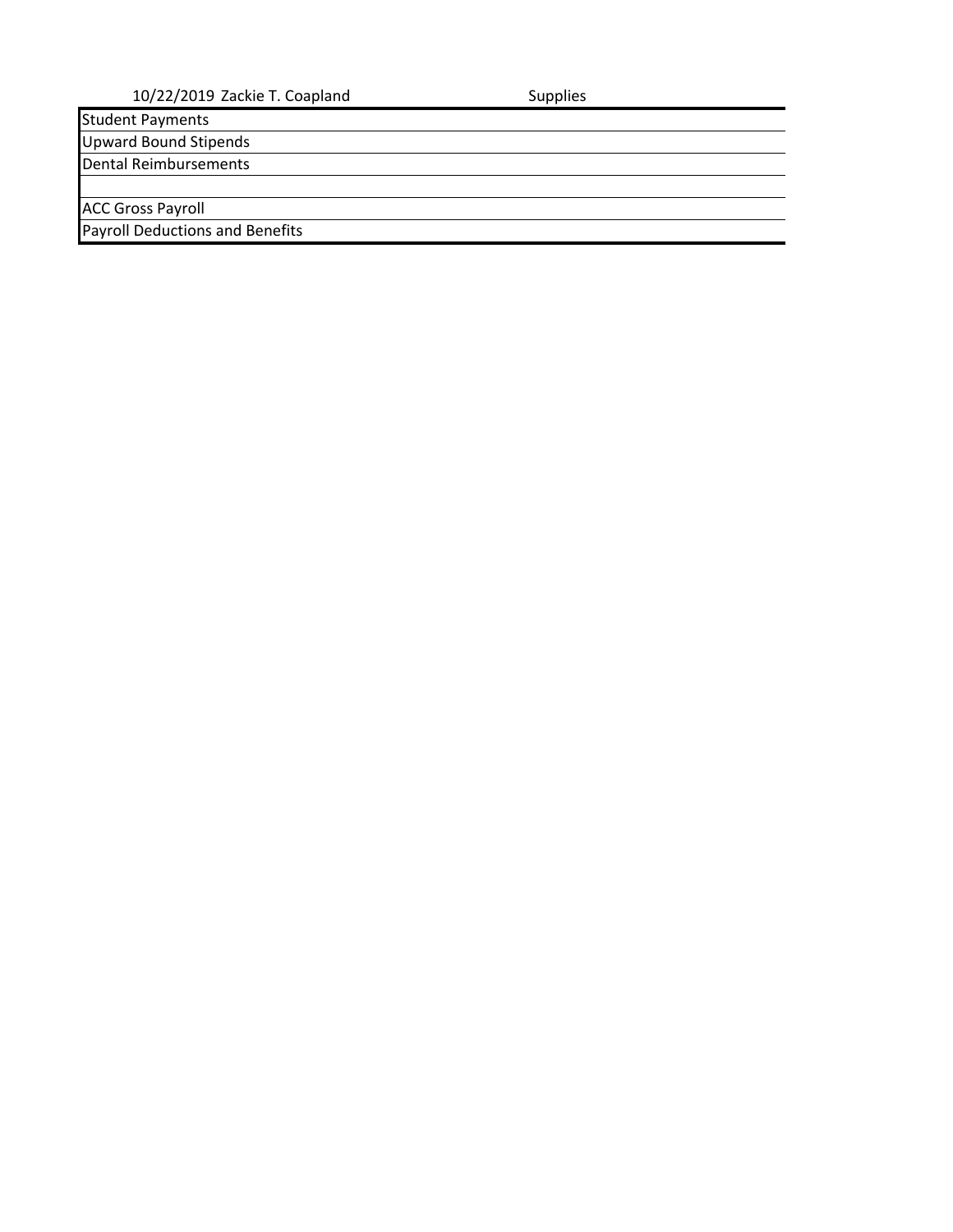| AMOUNT             |
|--------------------|
| 1.489.54           |
| 3,315.51           |
| 3,463.20           |
| 270.00             |
| 400.00             |
| 161.26             |
| 206.52             |
| 48.52              |
| 256.77             |
| 778.51             |
| 264.40             |
| 39.05              |
| 193.95             |
| 254.16             |
| 2,650.00           |
| 75.00              |
| 750.00             |
| 450.00             |
| 3,694.75           |
| 3,748.80           |
| 4,864.62           |
| 29.00              |
| 750.00             |
| 6,641.00           |
| 100.00             |
| 153.87             |
| 1,025.13           |
| 199.00             |
| 3,841.23           |
| 114.09             |
| 53.98              |
| 1,006.00           |
| 12.30              |
| 240.52             |
| 2.734.93           |
| 67.19              |
| 203.00             |
| 1,075.40           |
| 780.00<br>4,548.85 |
| 150.00             |
| 225.00             |
| 21.34              |
|                    |
| 1,200.00           |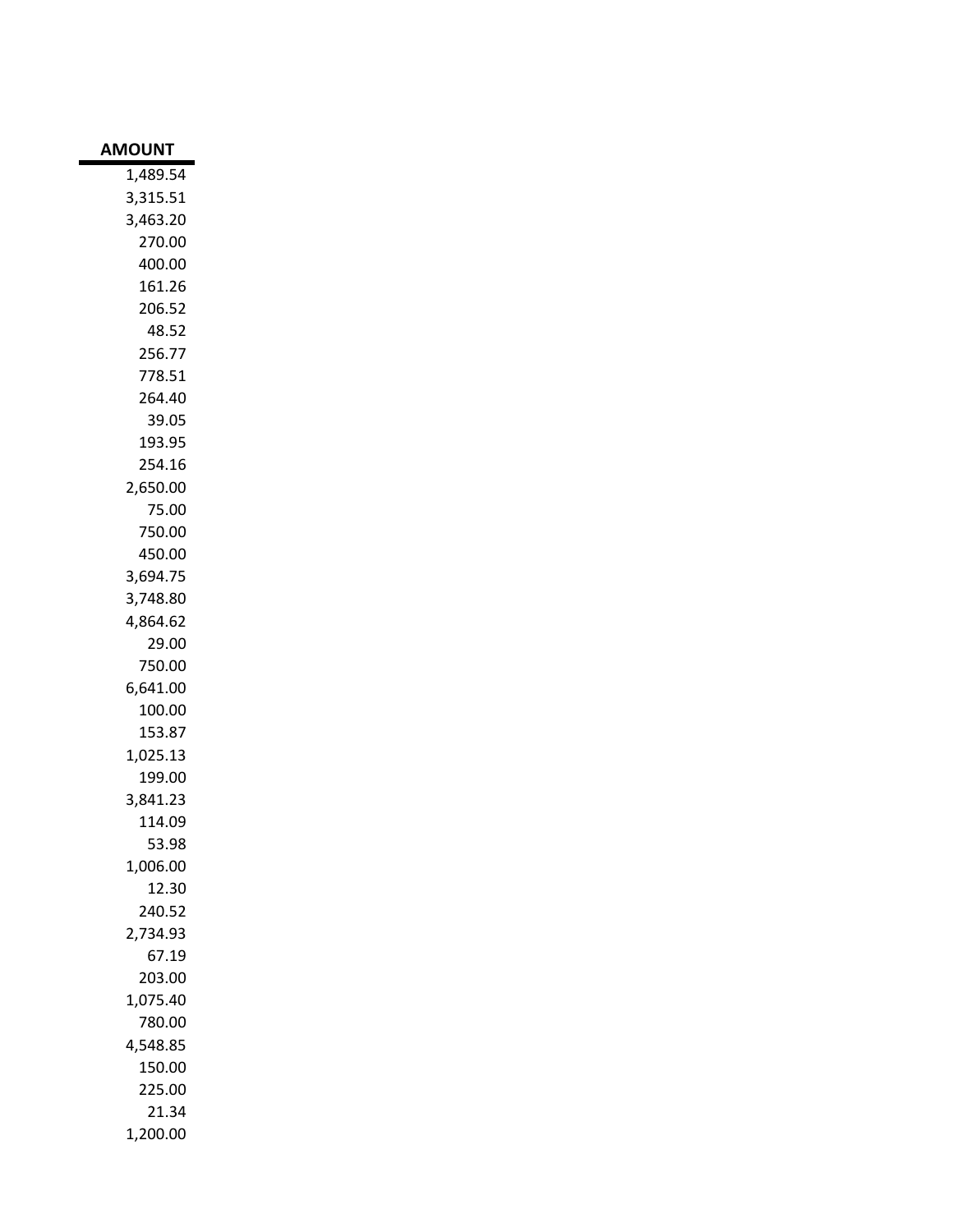| 574.84               |
|----------------------|
| 112.61               |
| 425.00               |
| 212.50               |
| 615.95               |
| 40.52                |
| 115.54               |
| 1,818.06             |
| 72.00                |
| 2,986.19             |
| 233.06               |
| 7,124.92             |
| 644.48               |
| 2,048.36             |
| 1,687.50             |
| 1,417.31             |
| 1,157.00             |
| 351.00               |
| 295.00               |
| 122.50               |
| 134.10               |
| 175.45               |
| 654.00               |
| 254.50               |
| 294.35               |
| 20.76                |
| 117.65               |
| 125.00               |
| 208.55               |
| 41.71                |
| 259.37               |
| 41.71                |
| 91.66                |
| 64,827.71            |
| 9,625.72<br>1,800.00 |
| 369.00               |
| 3,500.00             |
| 2,312.08             |
| 2,312.08             |
| 500.00               |
| 181.99               |
| 40.71                |
| 373.44               |
| 188.00               |
| 123,899.40           |
| 5,244.26             |
|                      |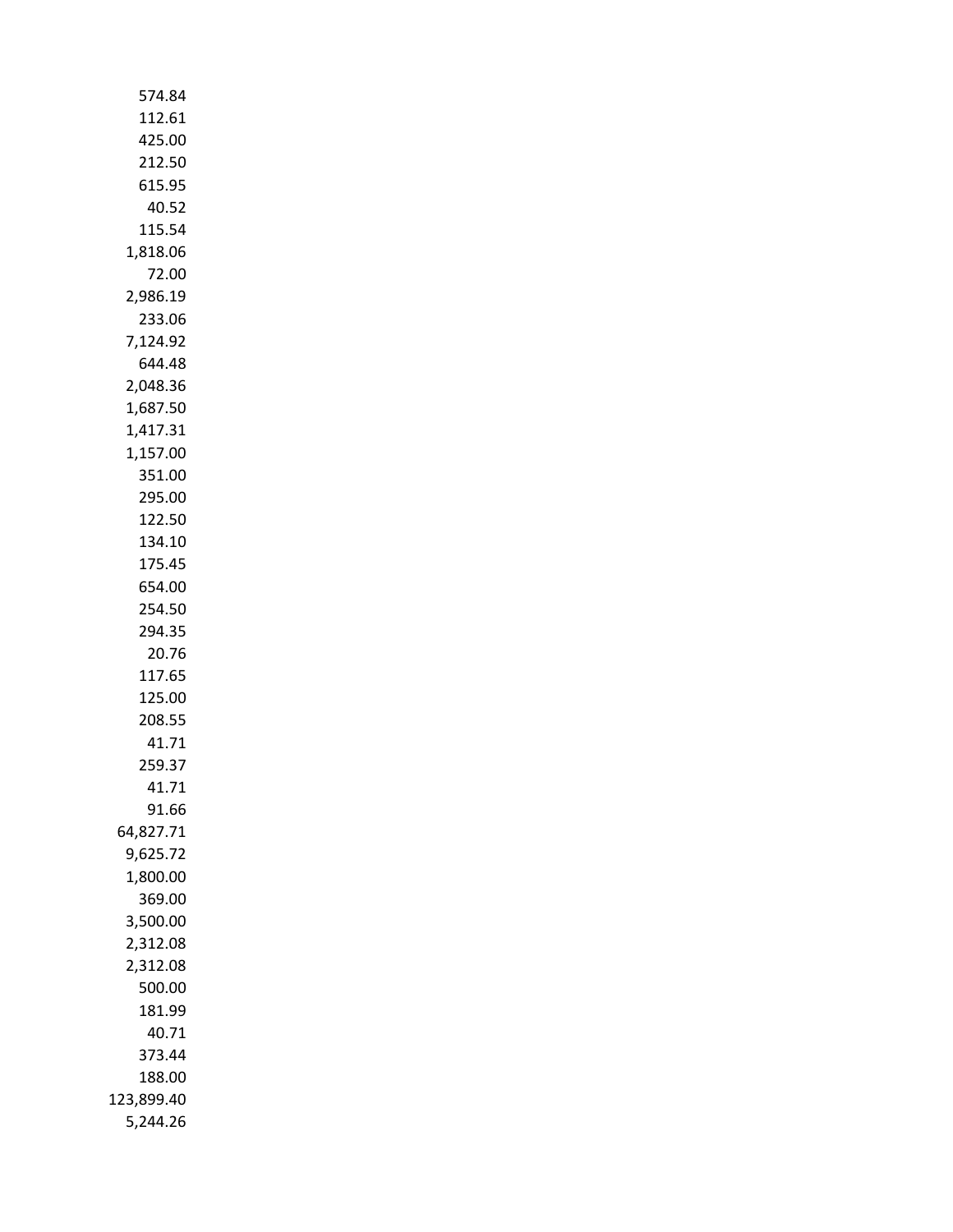| 500.00    |
|-----------|
| 275.00    |
|           |
| 124.12    |
| 118.99    |
| 409.93    |
| 114.94    |
| 4,817.42  |
| 104.40    |
| 27.04     |
| 2,737.58  |
| 3,039.71  |
| 738.00    |
| 568.00    |
| 15,000.00 |
| 123.42    |
| 382.13    |
| 964.60    |
| 1,132.48  |
| 1,451.84  |
| 4,315.96  |
|           |
| 598.40    |
| 42.00     |
| 162.00    |
| 78.01     |
| 1,684.98  |
| 431.76    |
| 900.00    |
| 18.70     |
| 72.22     |
| 1,246.83  |
| 336.23    |
| 9,000.00  |
| 37.29     |
| 1,800.00  |
| 303.68    |
| 1,009.00  |
| 2,169.15  |
| 76.38     |
| 195.07    |
| 1,011.50  |
| 256.00    |
| 136.65    |
| 150.00    |
|           |
| 40.00     |
| 7,721.11  |
| 600.00    |
| 1,771.35  |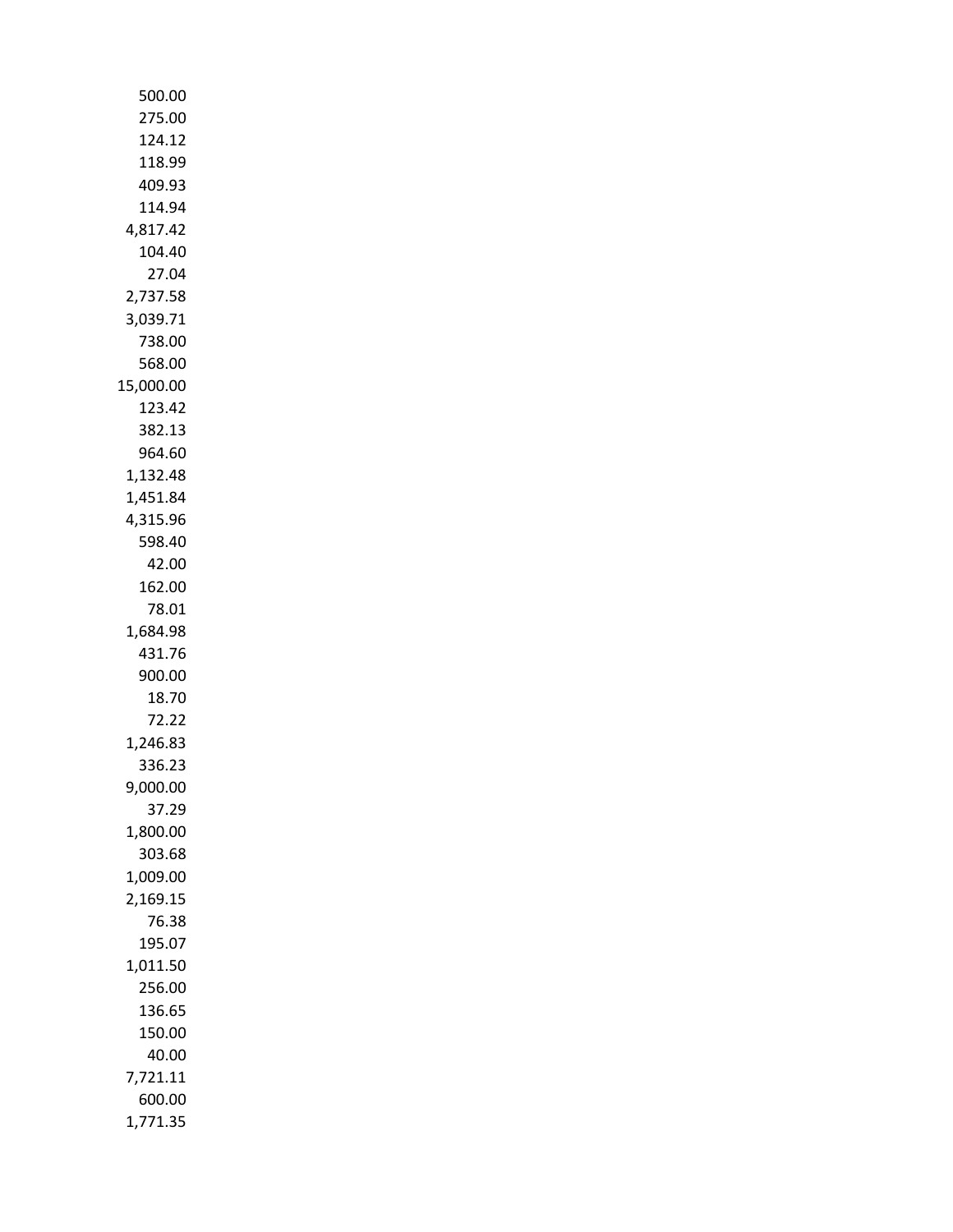| 491.36               |
|----------------------|
| 300.00               |
| 2,337.46             |
| 150.00               |
| 44.00                |
| 884.70               |
| 1,300.00             |
| 1,600.00             |
| 1,850.00             |
| 122.93<br>74.28      |
| 60.35                |
| 17.57                |
| 538.00               |
| 598.00               |
| 1,438.59             |
| 1,161.20             |
| 548.00               |
| 420.15               |
| 409.89               |
| 17.81                |
| 480.89               |
| 246.60               |
| 475.48               |
| 54.00                |
| 1,800.00             |
| 36.89                |
| 507.01               |
| 1,136.34             |
| 1,169.12<br>4,900.00 |
| 188.00               |
| 147.55               |
| 42.00                |
| 1,063.05             |
| 448.68               |
| 3,612.00             |
| 650.00               |
| 216.71               |
| 32.02                |
| 54.00                |
| 21.81                |
| 154.52               |
| 4,500.00             |
| 21.46                |
| 21.46                |
| 920.00               |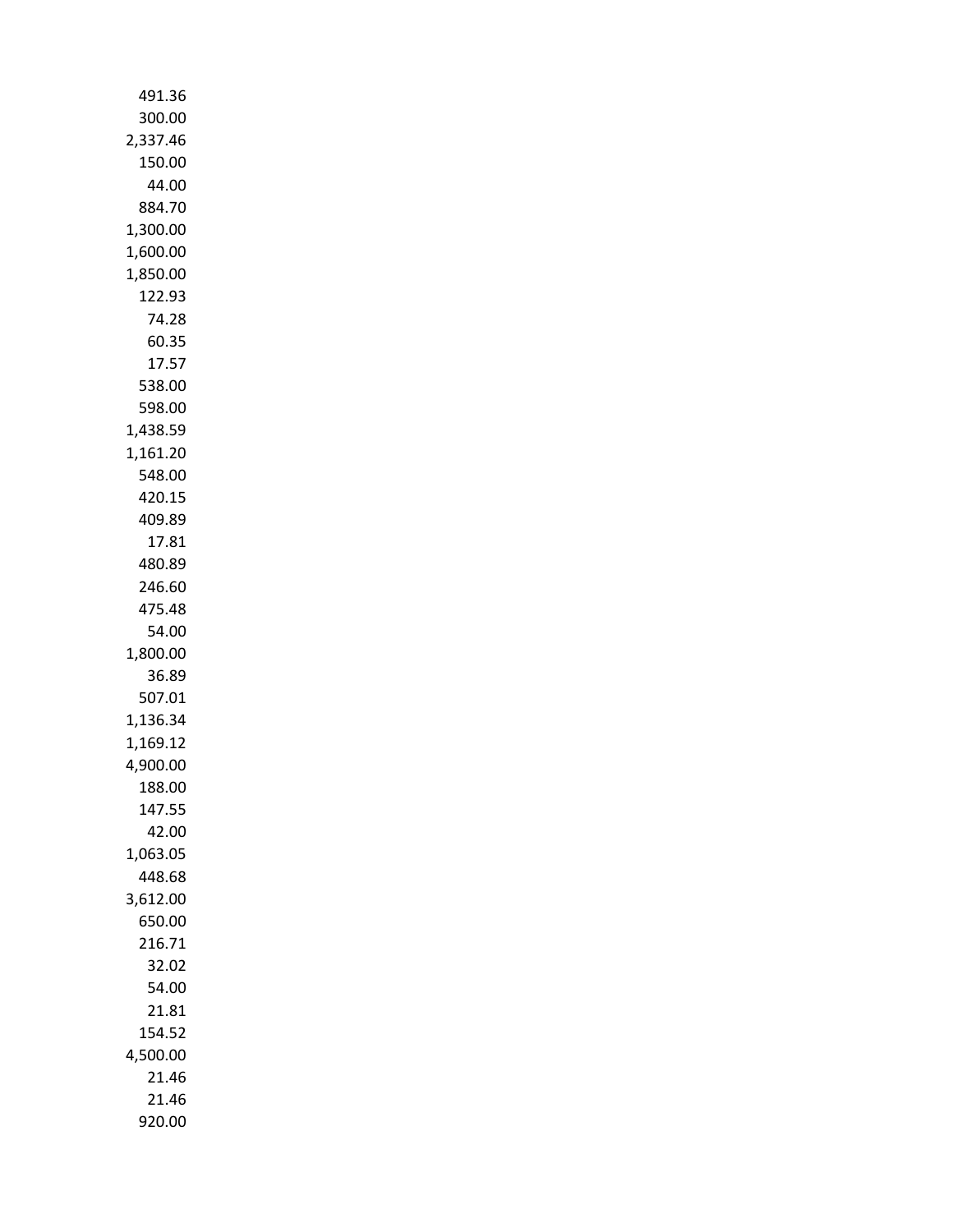| 28.54              |
|--------------------|
| 795.00             |
| 540.00             |
| 4,238.00           |
| 2,340.00           |
| 5,956.00           |
| 283.00             |
| 800.00             |
| 210.00             |
| 53.30              |
| 4,885.73           |
| 1,484.00           |
| 750.00             |
| 899.00             |
| 11,146.79          |
| 37,922.68          |
| 2,115.08           |
| 318.36             |
| 100.00             |
| 794.24             |
| 36.90              |
| 759.25             |
| 367.36             |
| 3,550.00           |
| 2,713.00<br>490.30 |
| 113.60             |
| 362.53             |
| 375.00             |
| 8,208.00           |
| 5,358.58           |
| 319.54             |
| 884.89             |
| 525.00             |
| 60.00              |
| 652.80             |
| 3,600.61           |
| 550.00             |
| 43.02              |
| 38.33              |
| 1,161.66           |
| 4,003.74           |
| 560.00             |
| 4,594.53           |
| 85.00              |
| 409.00             |
| 100.00             |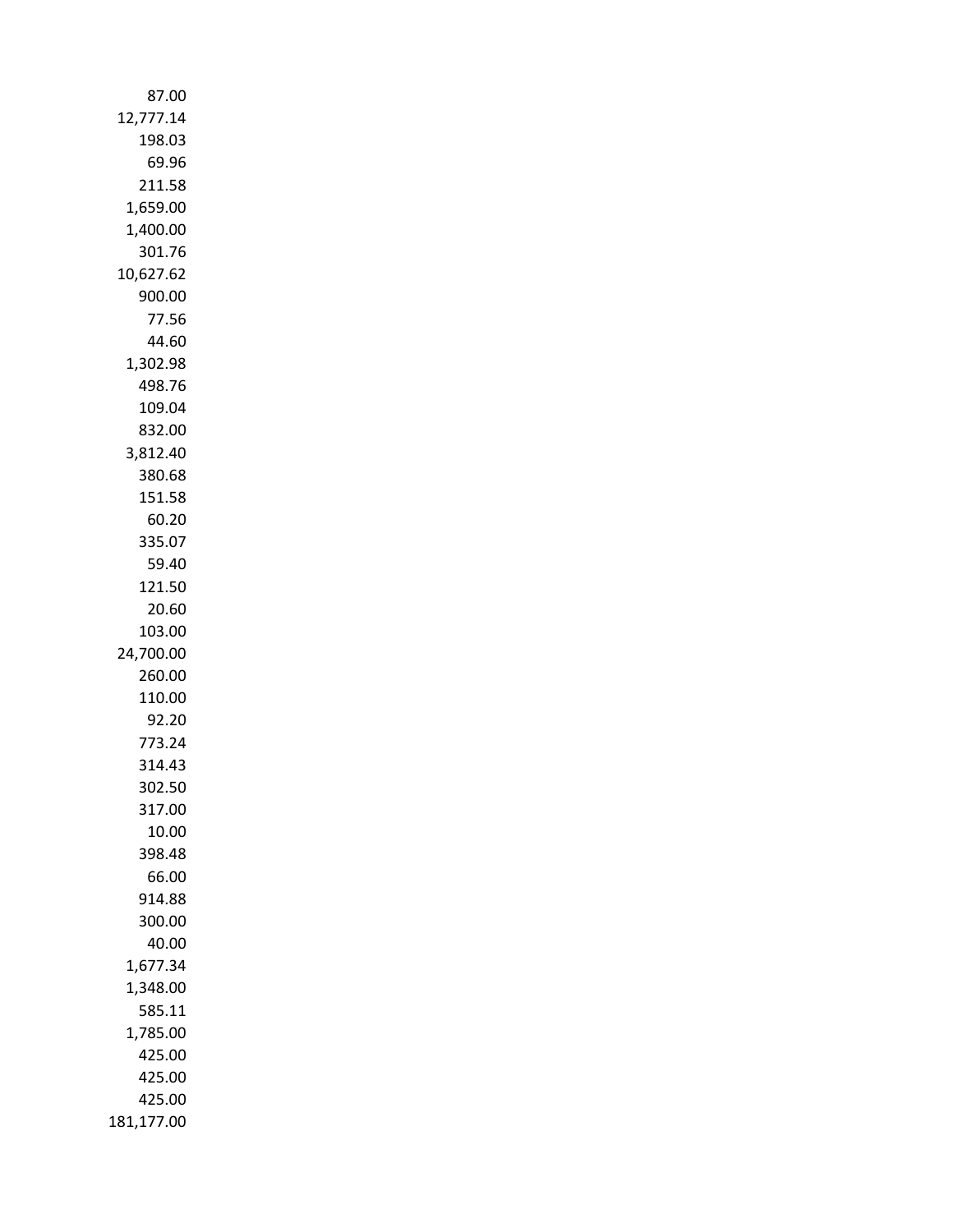| 35.79                |
|----------------------|
| 94.80                |
| 555.00               |
| 1,800.00             |
| 9,310.00             |
| 4,725.00             |
| 1,250.00             |
| 293.80               |
| 2,467.97<br>720.00   |
| 629.36               |
| 50.00                |
| 340.62               |
| 720.00               |
| 22.62                |
| 64,140.23            |
| 46.16                |
| 689.94               |
| 1,774.50             |
| 2,892.74             |
| 415.49               |
| 1,441.81             |
| 177.00               |
| 378.96               |
| 379.20               |
| 618.00<br>618.00     |
| 142.00               |
| 65.80                |
| 1,873.25             |
| 215.00               |
| 7,368.32             |
| 11.50                |
| 3,089.97             |
| 30.10                |
| 615.04               |
| 1,372.59             |
| 15,565.00            |
| 1,756.81             |
| 329.99               |
| 791.94               |
| 330.00               |
| 230.00               |
| 1,259.12<br>1,943.24 |
| 5,944.93             |
| 270.00               |
|                      |